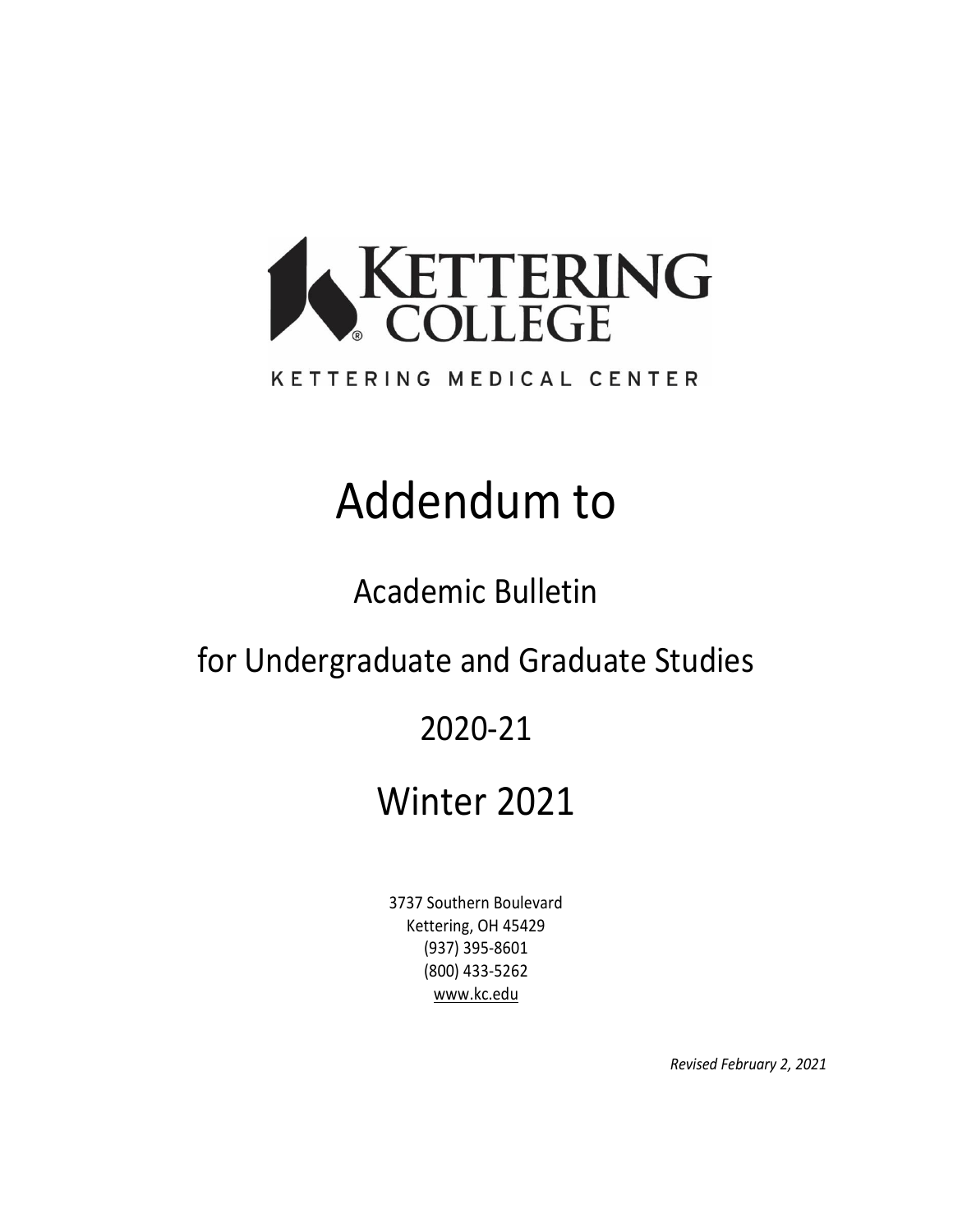## Changes in this Addendum

1. **Academic Appeals:** The new policy for Academic Appeals, adopted in December 2020, was added to the bulletin.

#### **Page 48: The information was added to the Academic Policies section:**

#### STUDENT ACADEMIC APPEALS

Academic decisions, including grade assignments made by instructors, are considered to be final unless a student demonstrates that a mistake was made in calculating the grade; a relevant course or academic policy was interpreted or applied incorrectly or in a discriminatory manner; or some exceptional information or circumstance warrants exceptional consideration. Students are encouraged to seek resolution on these questions informally with a course instructor and/or program chair. The procedure for formally appealing an academic decision is available in the office of the academic dean or on the college web site. A student who wishes to appeal an academic decision formally must do so within fifteen school days after the decision is posted.

#### GRIEVANCE POLICY

The grievance policy provides a process for any person - faculty, staff, or student - who feels that anyone acting for Kettering College has treated them in an unfair, unethical, or discriminatory manner, to present their grievances for redress without fear of censure or reprisal. The full version of the grievance policy and procedure is available on the college web site and in the office of the college president.

#### **This REPLACES:**

#### ACADEMIC APPEALS AND GRIEVANCES

If a student feels that a judgment, policy, or process is mistaken or unfair, the student has several ways to request that the College modify its decision.

The simplest way is to approach the professor or official most directly involved with making the decision. Often, issues can be resolved on that level. If the nature of the issue gives a student reason to be afraid to approach that person, the student may go to that person's program chair or director, and so on all the way up to the dean or the president. Kettering College is committed to supporting students' learning experiences and growth, and even when